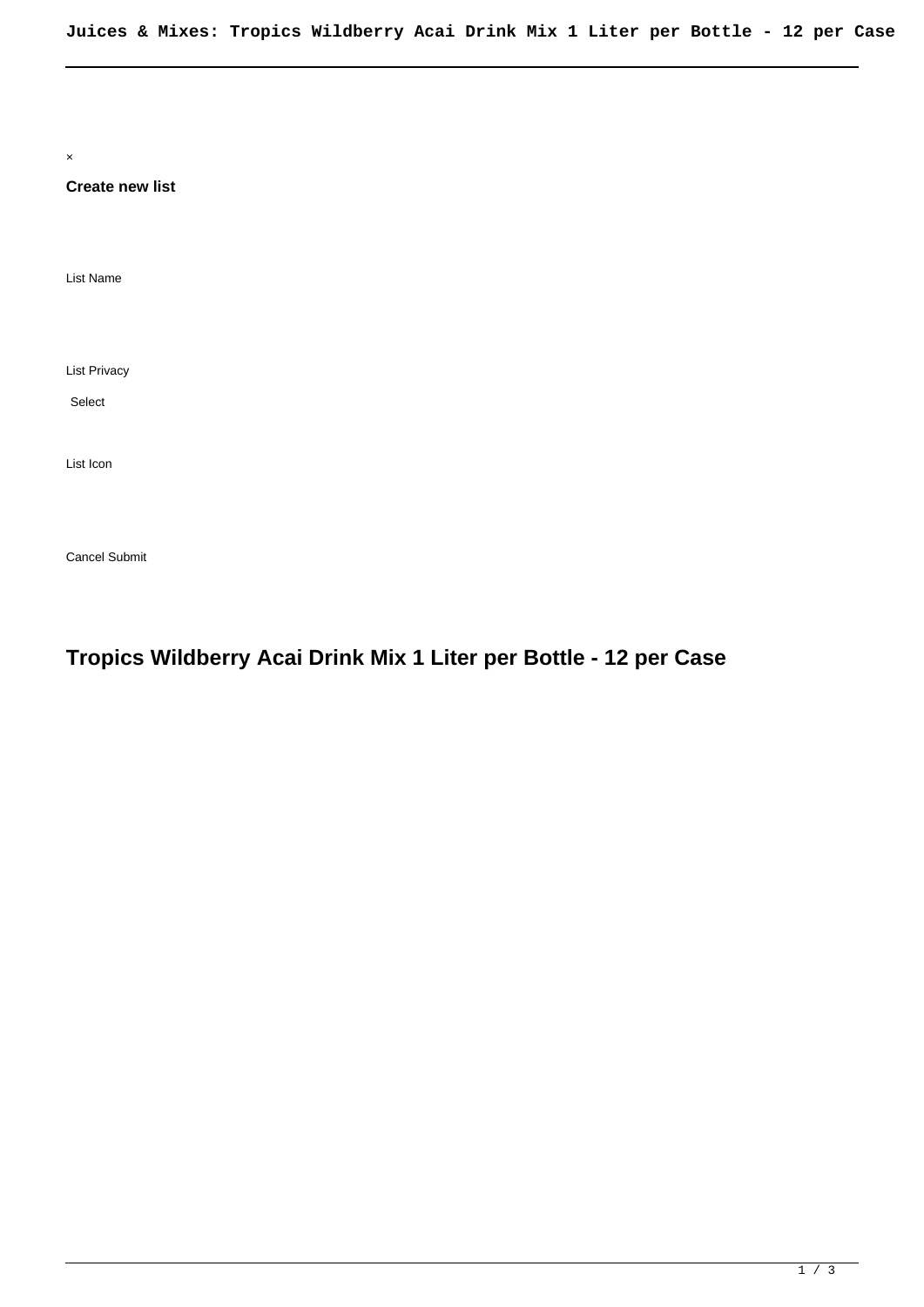



Rating: Not Rated Yet [Ask a question about this product](https://www.summitenterprises.net/index.php?option=com_virtuemart&view=productdetails&task=askquestion&virtuemart_product_id=761&virtuemart_category_id=103&tmpl=component)

Description

Add to list